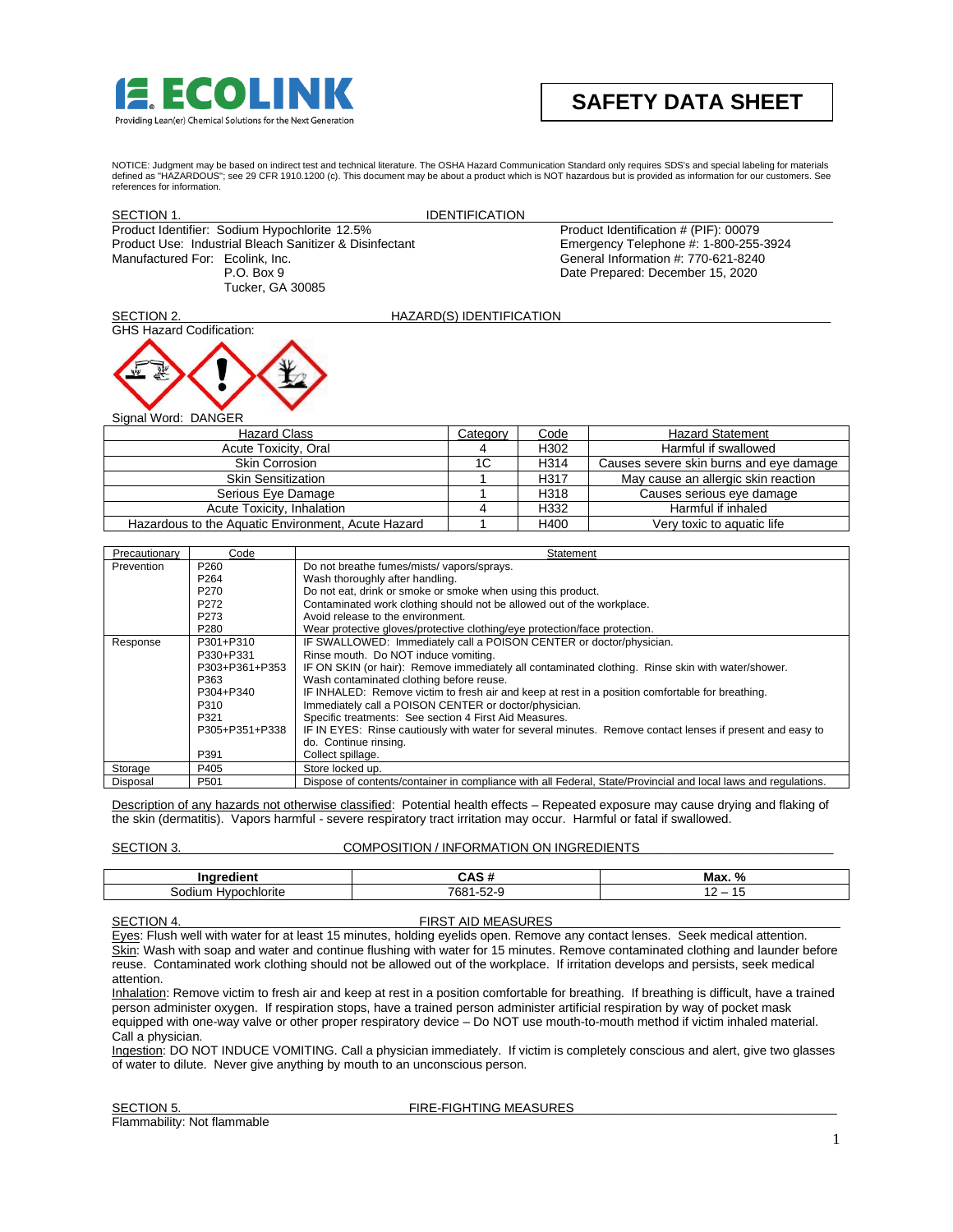Flash Point: Not flammable

Extinguishing Media: Use media appropriate for surrounding fire.

Specific hazards arising from chemical: Hazardous gases may be formed.

Hazardous combustion products: Hydrogen chloride, phosgene, sodium oxide and hydroxide.

Firefighting protective equipment: Wear a self-contained breathing apparatus with a full face piece operated in the positive pressure demand mode with acid gas cartridge with appropriate turn-out gear and chemical resistant personal protective equipment. Sensitivity to static discharge: This product is not sensitive to static discharge.

### SECTION 6. ACCIDENTAL RELEASE MEASURES

Personal Precautions: Use personal protective equipment (Section 8). Ventilate area. Do not breathe fumes/mists/ vapors/sprays. Avoid release to the environment – collect spillage.

For Small Spills: Spilled material may be slippery. Avoid dispersal of material and runoff into soil, waterways, drains and sewers. Use water fog to suppress vapors. Neutralize spill with citric acid or other weak acid neutralizing agent. Litmus paper may be used to confirm neutralization. Absorb spill with vermiculite or other inert material, then place in a container for chemical waste. Wash walking surfaces with water. Dispose of contaminated absorbent material in accordance with local, state and federal regulations. For Large Spills: Large spills cannot occur due to packaging.

### SECTION 7. HANDLING AND STORAGE

Handling: Wear personal protection equipment (Section 8). Use with adequate ventilation. Do not breathe fumes/mists/ vapors/sprays. Do not premix with other chemicals. Empty containers may contain residue and can be dangerous. Do not eat, drink or smoke in work areas. Wash thoroughly after handling.

Storage: Keep away from heat, flame, or sunlight. Keep from freezing. Keep container closed when not in use. Store locked up. Protect from physical damage. Store away from acids, combustible/reducing materials, ammonia salts, plastics, rubber coatings and metals such as aluminum, zinc, tin and lead.

# SECTION 8. EXPOSURE CONTROLS / PERSONAL PROTECTION

| <br>Ingredient             | $\sim$ 0.0<br>$\cdots$<br>ບ⊓ບ | IDE<br>OSH/<br>$\sqrt{ }$<br>-- | <b>CGIH/T</b><br>41 I<br>-- | 10T<br>วร<br>┚⋀<br>па<br>. |
|----------------------------|-------------------------------|---------------------------------|-----------------------------|----------------------------|
| າochlorite<br>odium<br>וער | $-00$<br>700.<br>'oo<br>~-∠ت  | Ippm                            | 0.5ppm                      | 3ppm                       |

Engineering Controls: Provide adequate ventilation. Observe occupational exposure limits and keep the risk of exposure to a minimum. Personal protective equipment:

Eye: Safety glasses with side shields or splash proof goggles and face shield.

Skin: Chemical resistant gloves. Normal materials handling clothing and apron.

Respirator: Use NIOSH approved protection with acid gas cartridge if PEL is exceeded or if vapors are causing irritation.

Other: Use only in a well ventilated area. Do not eat, drink or smoke while handling. Wash thoroughly after handling.

# SECTION 9. PHYSICAL AND CHEMICAL PROPERTIES\_

| Appearance                           | Yellow, clear liquid | Upper/Lower flammability limits         | Not determined    |
|--------------------------------------|----------------------|-----------------------------------------|-------------------|
| Odor                                 | Chlorine             | Vapor pressure                          | 12mmHg @ 20°C     |
| Odor threshold                       | Not determined       | Vapor density $(Air = 1)$               | <1                |
| рH                                   | $11 - 14$            | Specific gravity (water $= 1.0$ )       | 1.200 $q/ml$      |
| Melting point                        | Not determined       | Solubility                              | Complete in water |
| Freezing point                       | Not determined       | Partition coefficient (n-octanol/water) | Not determined    |
| Boiling point                        | Not determined       | Auto-ignition temperature               | Not determined    |
| Flash point                          | Not flammable        | Decomposition temperature               | Not determined    |
| Evaporation rate (n-butyl acetate=1) | <1                   | Viscosity                               | Not determined    |
| Flammability                         | Not flammable        | %Volatile/Volume                        | 87.5              |

# SECTION 10. STABILITY AND REACTIVITY

Reactivity: This product is a strong oxidant, and reacts violently with combustible and reducing materials. Acid contact will produce toxic chlorine gas.

Chemical stability: Stable under normal, ambient temperature and conditions.

Possibility of hazardous reactions: Hazardous polymerization will not occur.

Conditions to avoid: Heat, flame, sparks and ultra-violet light sources. Keep from freezing. Do not mix with other chemicals. Substances to avoid: Avoid acids, combustible/reducing materials, ammonia salts, plastics, rubber coatings and metals such as aluminum, zinc, tin and lead. Acid contact will produce toxic chlorine gas.

Hazardous combustion products: Hydrogen chloride, phosgene, sodium oxide and hydroxide.

# SECTION 11. TOXICOLOGICAL INFORMATION

Acute and Chronic Toxicity (short and long term): Oral (LD50 Rat): 3000-5000mg/kg Dermal (LD50 Rabbit): >2000mg/kg Inhalation (LC50 Rat): Not determined Eye Contact: Corrosive to eyes. Skin Contact: Corrosive to skin. May cause allergic skin reaction. Repeated exposure may cause drying and flaking of the skin (dermatitis). Inhalation: Vapors harmful. Severe respiratory tract irritation may occur. Ingestion: Corrosive to digestive tract – May cause gastrointestinal irritation, burns, nausea, vomiting or diarrhea. NTP/IARC/OSHA Carcinogen: No

Aquatic Effects:

### SECTION 12. **ECOLOGICAL INFORMATION**

96h LC-50 (Bluegill): 2.9 mg/L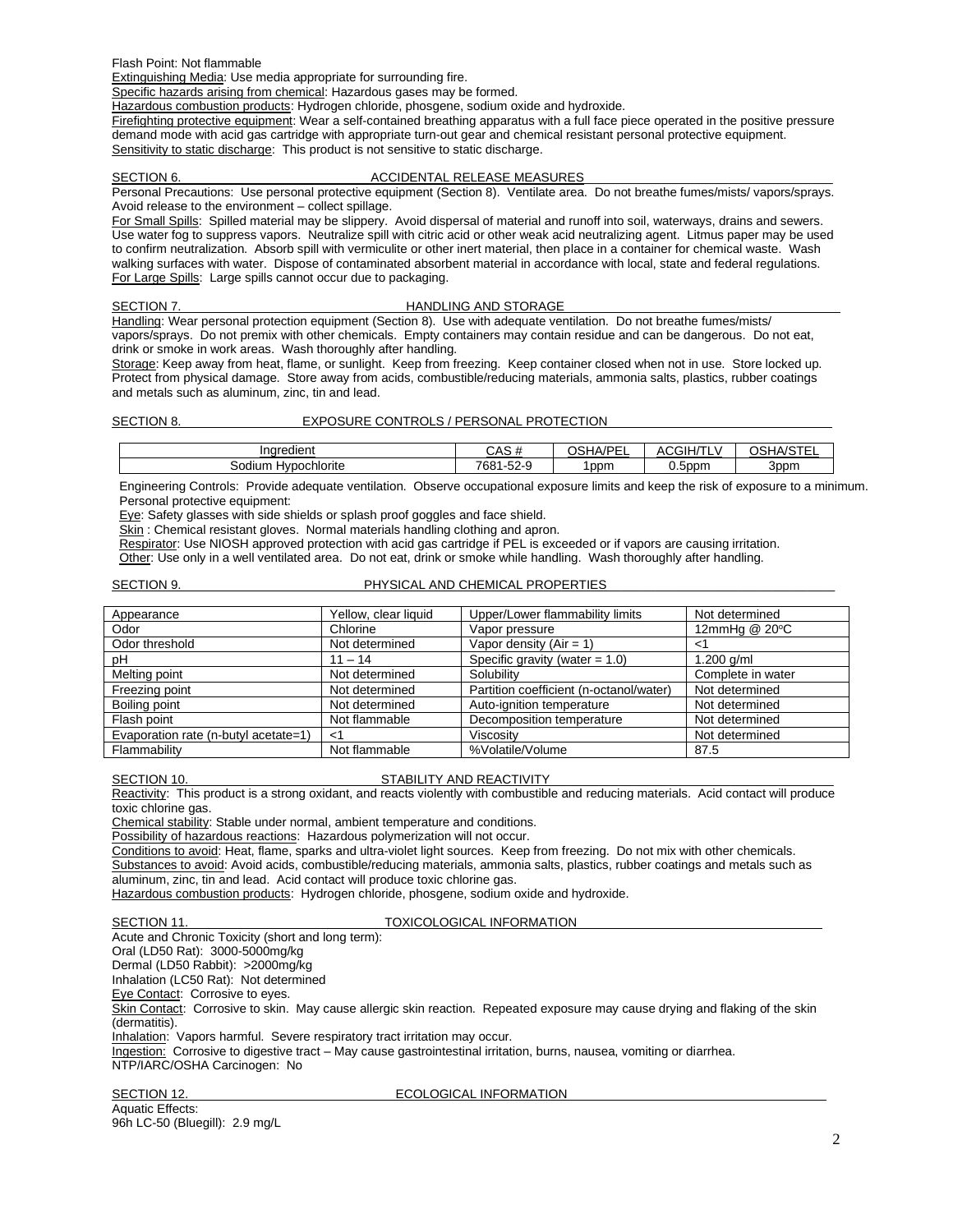96h EC-50 (invertebrates): Not determined 48h LC-50 (algae): Not determined Aquatic toxicity: Very toxic to aquatic organisms. Avoid release to the environment. Collect spillage. Biodegradability: Readily biodegradable Bioaccumulation: No data available

Mobility: This product is soluble in water and may spread in water systems.

### SECTION 13. DISPOSAL CONSIDERATIONS

Disposal of Wastes: Do not dump into sewers, on the ground or into any waterways. All disposal practices must be in compliance with all Federal, State/Provincial and local laws and regulations.

Contaminated Packaging: Since emptied containers retain product residue, follow label warnings even after container is emptied. Do not cut, drill, grind or weld on or near the container.

RCRA: A waste containing this product may have the RCRA hazardous waste no. D002 (Corrosive) (40 CFR 261.22).

### SECTION 14. TRANSPORT INFORMATION

United States DOT: UN/ID No.: UN1791 Proper Shipping Name: Hypochlorite Solutions Hazard Class: 8 Packing Group: III USA: Label has to comply with OSHA Hazard Communication Standard (29 CFR 1910.1200) 49 CFR §173.154 (b) (3) (Exemption): This product can ship as "Limited Quantity" in inner packaging not over 1.3 gallons. (Non Hazardous)

IATA and IMDG:

UN/ID No.: UN1791 Proper Shipping Name: Hypochlorite Solutions Hazard Class: 8 Packing Group: III Marine Pollutant (IMDG Code): Listed - Chlorine Transportation in bulk (IMDG - Annex II of MARPOL 73/78 and IBC Code): Not offered in bulk for transport overseas.

### SECTION 15. REGULATORY INFORMATION

TSCA: All components of this product are on the TSCA inventory or are exempt from TSCA inventory requirements under 40 CFR 720.30.

SARA Section 302: The components of this product are either not regulated or regulated, but present in negligible concentrations. SARA TITLE III Section 311/312:

| Immediate (Acute) Health | Yes | Fire Hazard     | No  |
|--------------------------|-----|-----------------|-----|
| Delayed (Chronic) Health | No  | Reactive Hazard | Yes |

SARA Title 313: This material does not contain any chemical components with known CAS numbers that exceed the De Minimis reporting levels (40 CFR 372).

CERCLA: This product has a reportable quantity of 800 lbs. (Sodium Hypochlorite)

United States Right-To-Know: Sodium Hypochlorite CAS# 7681-52-9 – Illinois, New Jersey and North Dakota.

Proposition 65: This material does not contain any chemicals known to the State of California to cause cancer, birth defects or other reproductive harm.

RCRA: A waste containing this product may have the RCRA hazardous waste no. D002 (Corrosive) (40 CFR 261.22).

### SECTION 16. CHECTION 16.

Date Prepared: December 15, 2020

Hazard Ratings (HMIS): Health 3, Flammability 0, Reactivity 2 (Scale 0 – 4). Personal Protection Rating to be supplied by user based on use conditions.

Product VOC: 0%

Carefully read all instructions on label before handling this product.

Keep out of reach of children.

"FOR INDUSTRIAL USE ONLY"

| <b>Abbreviation</b> | <b>Full Name/Explanation</b>                                        |
|---------------------|---------------------------------------------------------------------|
| <b>ACGIH</b>        | American Conference of Government Industrial Hygienists             |
| CAS                 | <b>Chemical Abstract Service</b>                                    |
| <b>CERCLA</b>       | Comprehensive Environmental Response Compensation and Liability Act |
| <b>CNS</b>          | Central Nervous System                                              |
| <b>CFR</b>          | Code of Federal Regulations                                         |
| <b>DOT</b>          | Department of Transportation                                        |
| EC                  | <b>Effective Concentration</b>                                      |
| <b>HMIS</b>         | Hazardous Material Information System                               |
| LC                  | <b>Lethal Concentration</b>                                         |
| LD                  | <b>Lethal Dose</b>                                                  |
| <b>NA</b>           | Not Applicable                                                      |
| <b>ND</b>           | Not Determined                                                      |
| <b>NE</b>           | Not Established                                                     |
| <b>NIOSH</b>        | National Institute for Occupational Safety and Health               |
| <b>OSHA</b>         | Occupational Safety and Health Administration                       |
| PEL                 | Permissible Exposure Limit                                          |
| <b>RCRA</b>         | <b>Resource Conservation Recovery Act</b>                           |